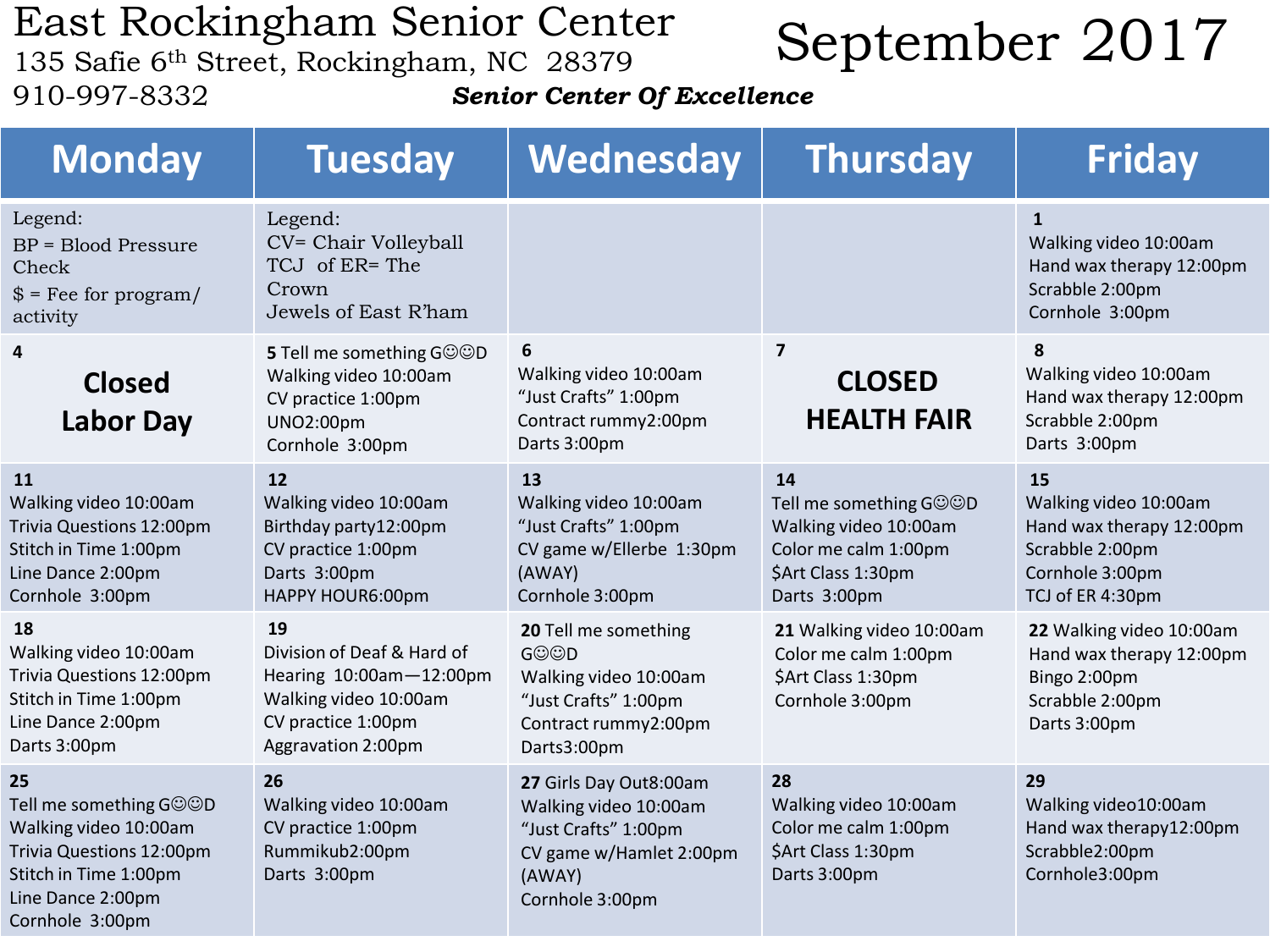Ellerbe Senior Center<br>306 Millstone Road, Ellerbe, NC 28338 910-652-6006

## September 2017

| <b>Monday</b>                                                            | <b>Tuesday</b>                                             | Wednesday                                                                  | <b>Thursday</b>                                       | <b>Friday</b>                                                                     |
|--------------------------------------------------------------------------|------------------------------------------------------------|----------------------------------------------------------------------------|-------------------------------------------------------|-----------------------------------------------------------------------------------|
|                                                                          |                                                            |                                                                            |                                                       | $\mathbf{1}$<br><b>Birthday Party with</b><br><b>Community Hospice</b><br>12:00pm |
| $\overline{4}$<br><b>CLOSED</b><br><b>LABOR DAY</b>                      | 5<br>Art Class 12:15pm                                     | 6<br><b>Volleyball Practice</b><br>10:00am Game V/S E.Rock<br>2:00pm Home  | $\overline{7}$<br><b>CLOSED</b><br><b>HEALTH FAIR</b> | 8<br>Tell me something GOOD<br>11:30am<br>Darts 12:15pm                           |
| 11<br>Bingo 12:15pm with<br><b>Richmond Pines</b><br>Line Dancing 1:00pm | 12<br>Sherry the Librarian<br>11:45am<br>Art Class 12:15pm | 13<br><b>Volleyball Practice</b><br>10:00am Game V/S Hamlet<br>2:00pm Away | 14<br><b>Bingo 12:15pm</b>                            | 15<br>Cornhole 12:15pm                                                            |
| 18<br>Bingo 12:15pm<br>Line Dancing 1:00pm                               | 19<br><b>CLOSED</b><br>Pamper Day 8:30am                   | 20<br><b>CLOSED</b><br>\$Trip to Mayberry N.C.                             | 21<br><b>Bingo 12:15pm</b>                            | 22<br>Scrabble 12:15pm                                                            |
| 25<br>Bingo 12:15pm                                                      | 26<br>Art Class 12:15pm                                    | 27<br><b>Volleyball Practice</b><br>10:00am                                | 28<br><b>Bingo 12:15pm</b>                            | 29<br><b>Contract Rummy 12:15pm</b>                                               |